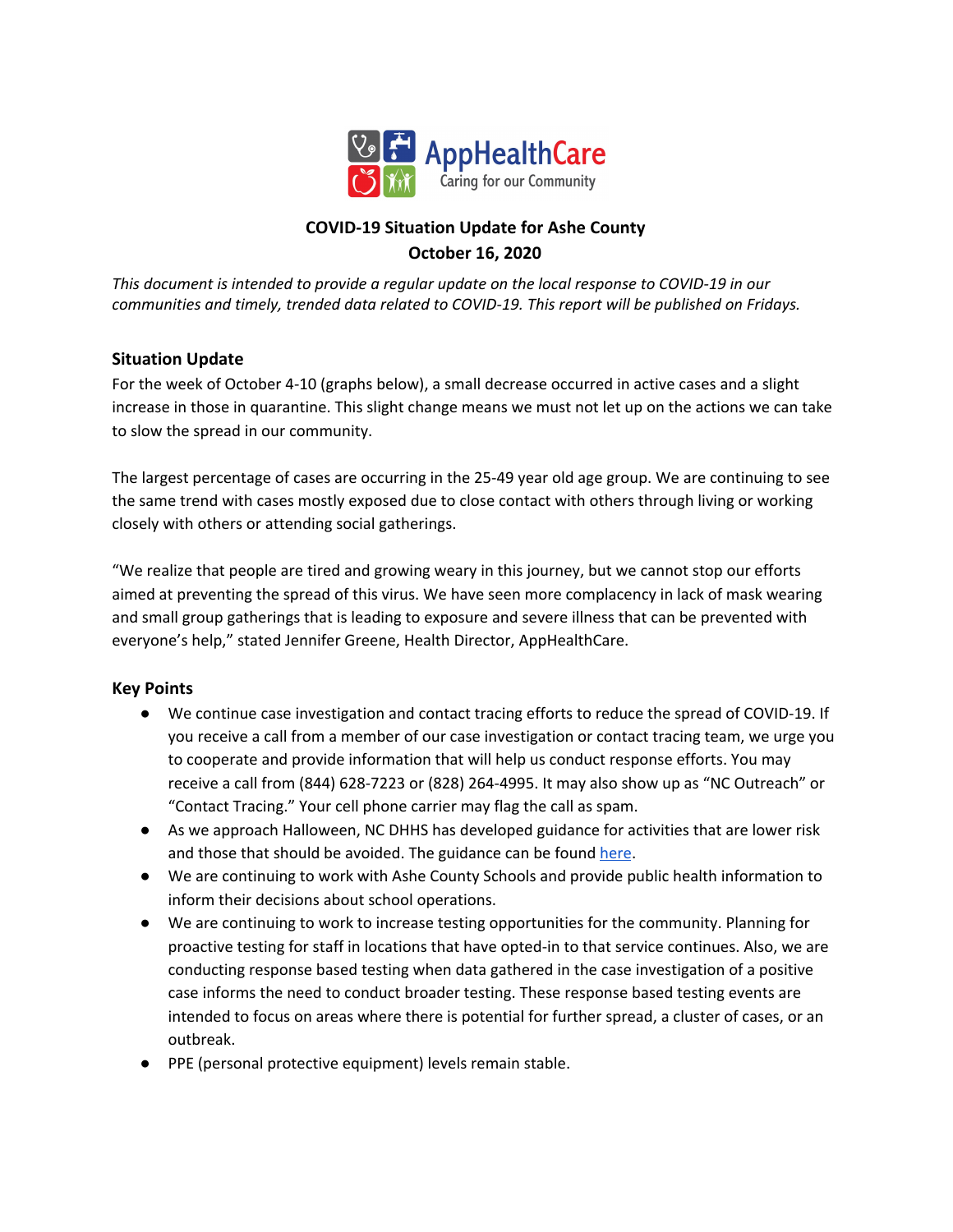- Turn-around times for testing have improved with most tests resulting around 2-4 days. NC DHHS now provides data on testing turnaround times. This data is updated daily and can be found [here.](https://covid19.ncdhhs.gov/dashboard/testing)
- We have posted additional positions to assist with COVID-19 response efforts to respond to the increased demand due to increased cases. More information about those positions can be found [here](https://www.apphealthcare.com/contact-us/career-opportunities/).
- Outreach continues to be an important part of our collective community strategy to address COVID-19. Regular meetings take place with community partners to discuss the current situation in the county, strategize areas for growth and improvement and provide a time for questions and answers.

# **Outbreaks & Clusters**

Data is provided for outbreaks and clusters that are active and ongoing. The number of cases for outbreaks and clusters are current as of each Thursday at 9:00am. The case counts vary day by day as new cases are identified and as cases are moved in and out of isolation. This data may not match other reported data since this is a point in time. As we conduct outbreak and case investigations, the numbers included in this report are subject to change. For a current case count, visit the [AppHealthCare](https://www.apphealthcare.com/covid-19-information/covid-19-data-dashboard/) data [dashboard](https://www.apphealthcare.com/covid-19-information/covid-19-data-dashboard/), which is updated daily by noon.

An outbreak is defined as two or more laboratory confirmed cases. A cluster is defined as a minimum of five cases with illness onsets or initial positive results within a 14-day period and plausible epidemiologic linkage between cases. An outbreak or cluster is considered over if 28 days have passed after the latest date of symptom onset in a symptomatic person or first date of specimen collection from the most recent asymptomatic person, whichever is later.

Additional information on the [definitions](https://epi.dph.ncdhhs.gov/cd/lhds/manuals/cd/coronavirus/COVID19%20Cluster%20Guidance%2005222020.pdf?ver=1.0) of outbreaks and clusters is provided by the North Carolina Department of Health & Human Services.

| <b>Active Outbreaks &amp; Clusters</b><br>Data is current as of Thursday, October 15th, 9:00am |                                              |                         |                                      |                                       |  |
|------------------------------------------------------------------------------------------------|----------------------------------------------|-------------------------|--------------------------------------|---------------------------------------|--|
| <b>Facility or Setting</b><br><b>Type</b>                                                      | <b>Facility or Setting</b><br><b>Name</b>    | <b>Active Cases</b>     | <b>Cumulative Cases</b>              | <b>Last Positive</b><br><b>Result</b> |  |
| Childcare                                                                                      | Mt. Jefferson Child<br>Development<br>Center | 0                       | 7 children<br>6 staff                | 9/24/2020                             |  |
| Long Term Care<br>Facility                                                                     | Forest Ridge<br><b>Assisted Living</b>       | 4 staff<br>11 residents | 17 staff<br>36 residents<br>4 deaths | 10/13/2020                            |  |

**Mitigation and Response Efforts**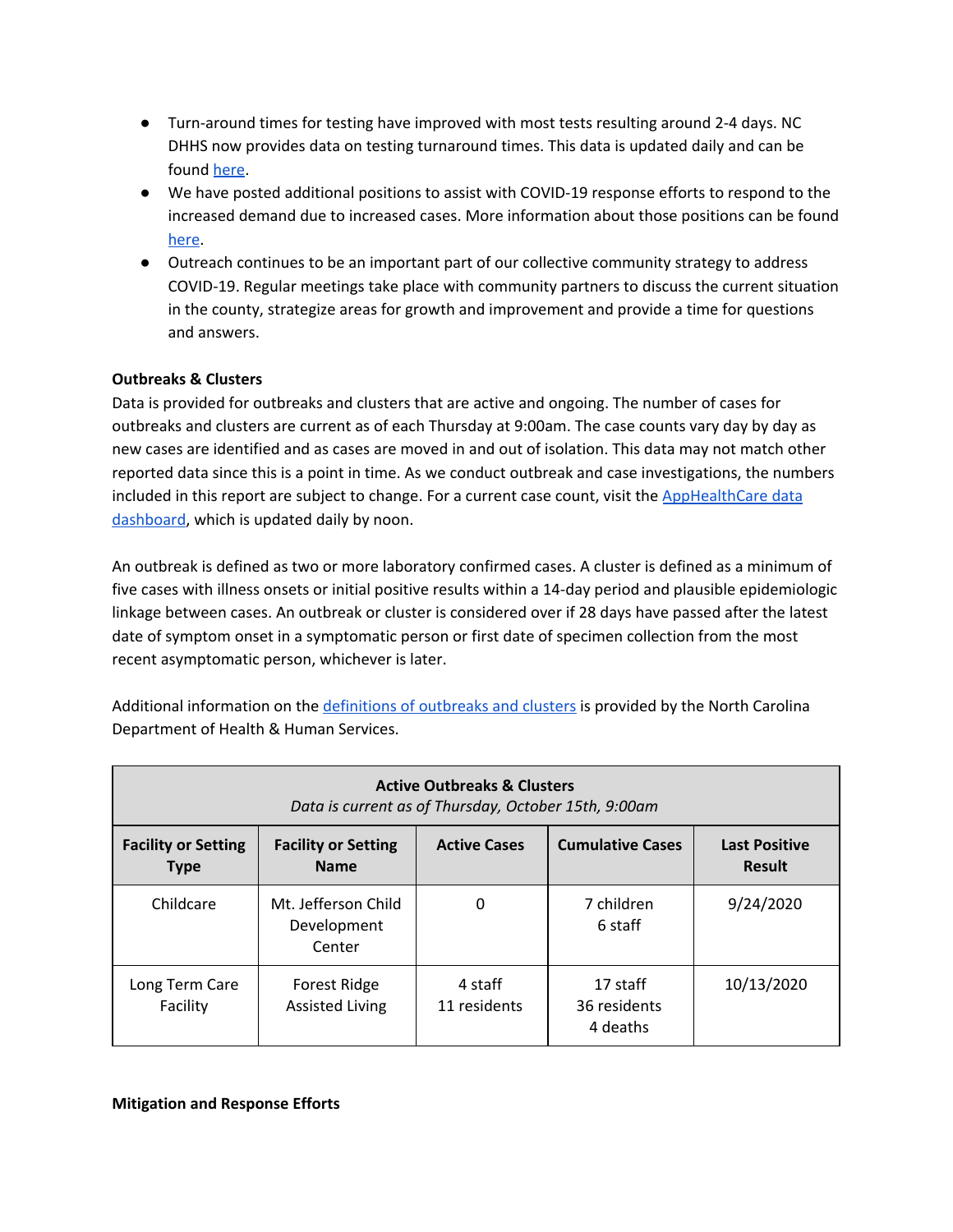- Ongoing testing continues to monitor the health of residents in skilled nursing facilities
- Educational outreach on COVID-19 prevention with these facilities
- Positive cases are separated from others to allow for safe isolation
- Ongoing daily health monitoring is occurring at the facilities
- Monitoring of positive cases continues with public health staff

**Demographic Data from NC DHHS as of October 16th**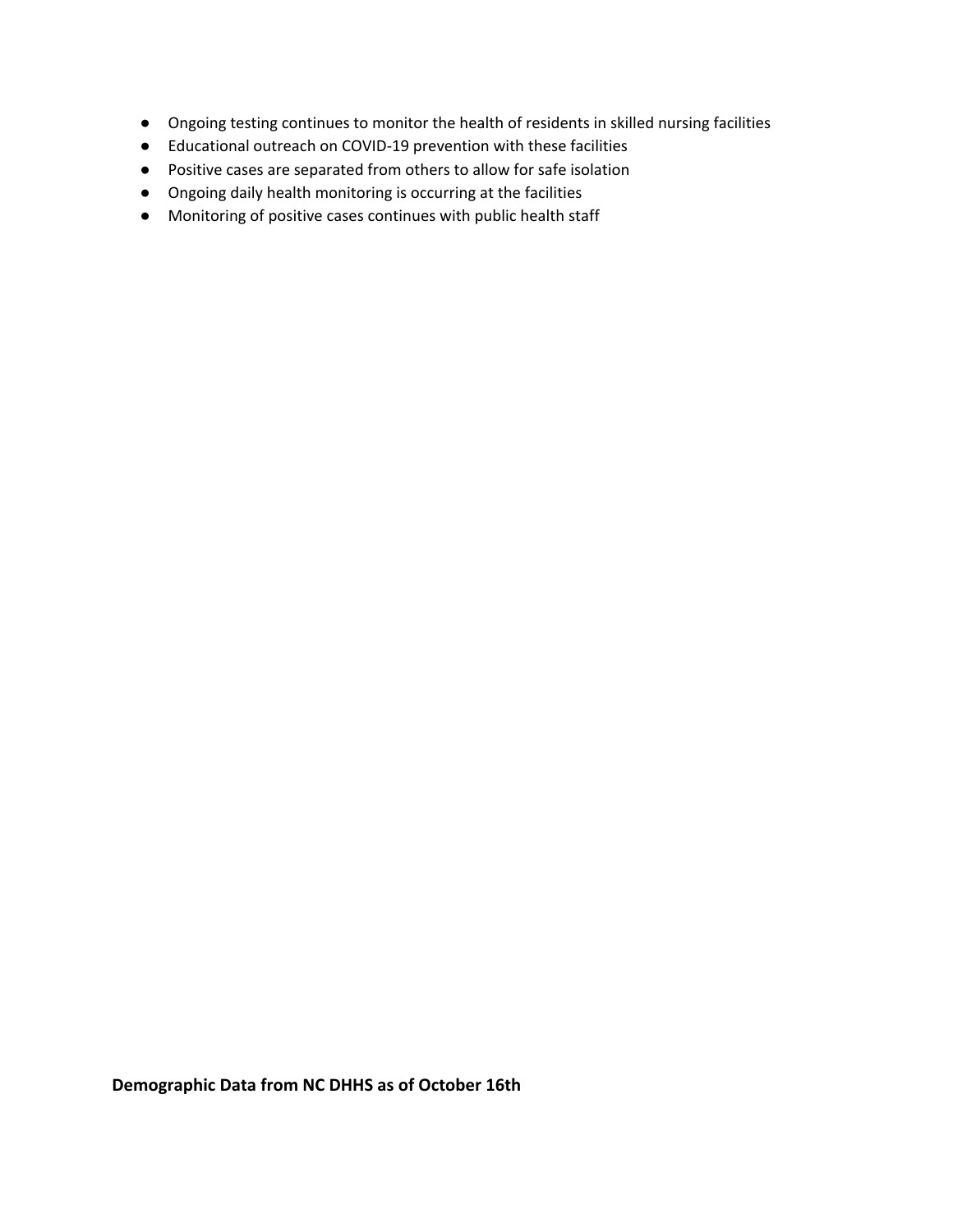#### NC DHHS updates this data daily and can be found on NC DHHS's [website](https://covid19.ncdhhs.gov/dashboard/cases).



Molecular (PCR) positive cases represent confirmed cases, and antigen positive cases represent probable cases of COVID-19, in accordance with CDC case classification guidelines. The terms "confirmed" and "probable" are used nationally to standardize case classifications for public health surveillance but should not be used to interpret the utility or validity of any laboratory test type.

| Demographic Data - Cases      |                          |                                             |
|-------------------------------|--------------------------|---------------------------------------------|
| Select county:<br>Ashe County | <b>Ashe County Cases</b> | Select demographic metric:<br>$\odot$ CASES |
|                               | 358                      | $\bigcap$ DEATHS                            |

For demographic groups where the county has fewer than five cases and the county has a population of fewer than 500 for that demographic, then that data is suppressed for privacy and the graph for that demographic won't appear. For example, if a county has fewer than five cases in people 18-24 years old and the county population has less than 500 people who are 18-24 years old based on census data, then the age graph will not appear for that county. Numbers may not sum to 100% due to rounding.



#### **Data for Ashe County**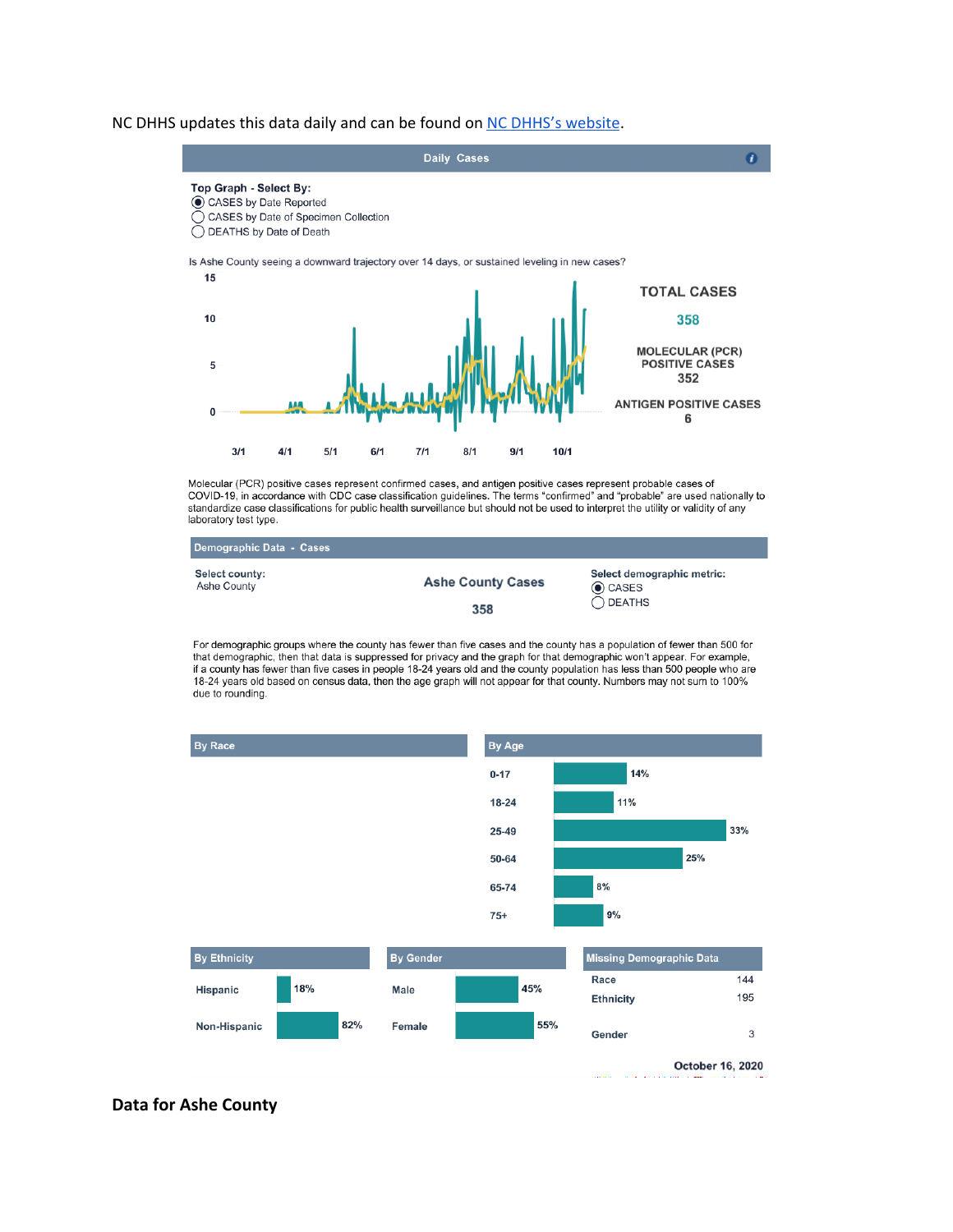*An important note about data context: The graphs below show the available data. Please carefully read the descriptions below the graph to understand the data limitations. The most current data is available on the [AppHealthCare](https://www.apphealthcare.com/covid-19-information/covid-19-data-dashboard/) dashboard, as the data below is past data trended.*

#### *Important Disclaimer About Data*

*It is imperative that this report and the data contained within is understood in the appropriate context.* Please, if you use this report, please be certain that the information included within is shared within the *appropriate context. Doing otherwise may be damaging to the public health response efforts. There are multiple factors involved in addressing this virus, including compliance with public health control measures implemented by the local health director and referenced in NC GS 130A. These measures are imperative for limiting the spread of COVID-19. AppHealthCare strongly advises that when data is shared for the purposes of educating the public or informing policy decisions, it should come directly from NC DHHS or AppHealthCare as it is presented with appropriate context from those directly involved in public health response.*

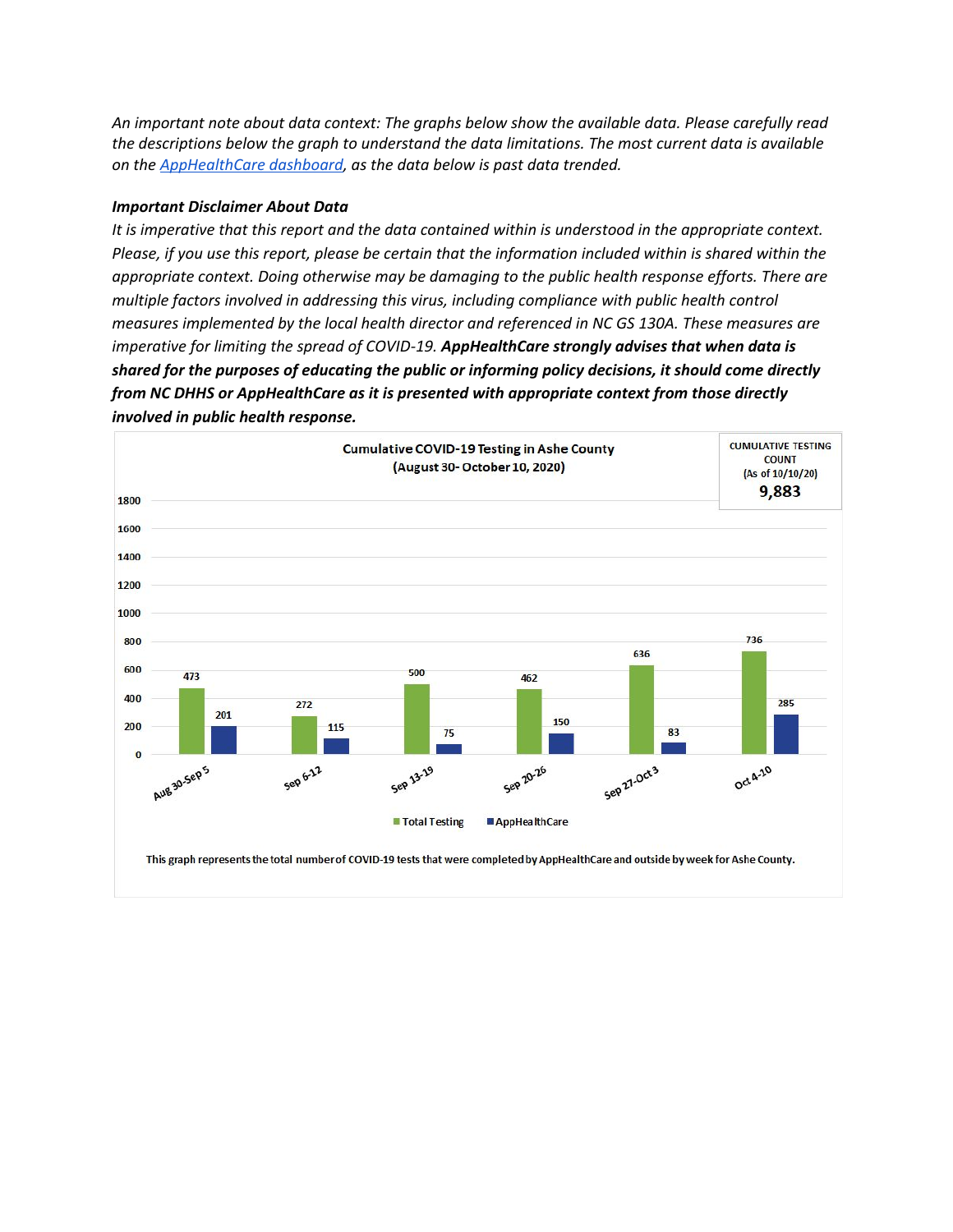

number of non-residents that have tested positive for COVID-19 but reside in another county.

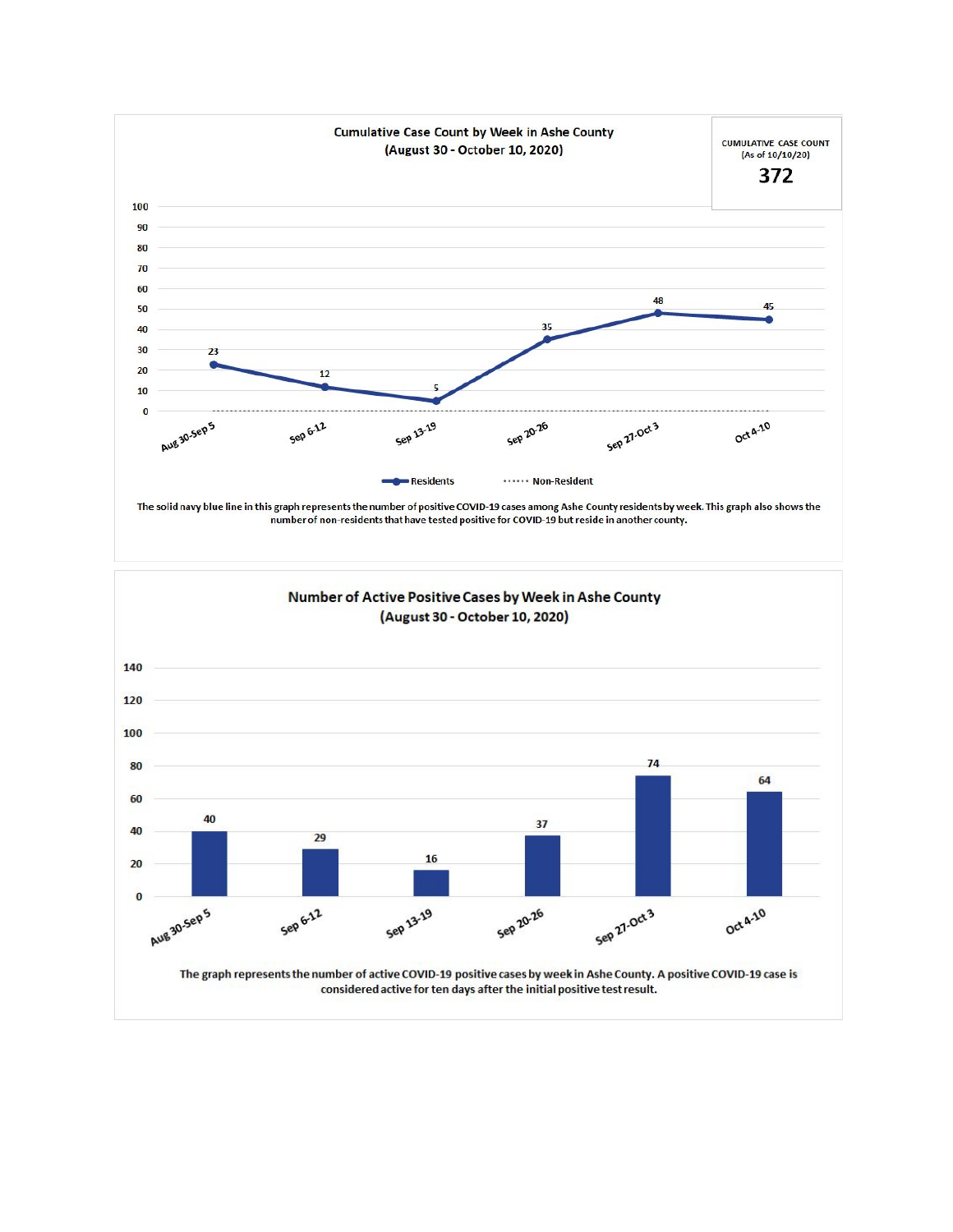





This graph represents the total number of Ashe County residents that AppHealthCare staff have monitored due to being exposed to a confirmed COVID-19 case. Individuals are notified and asked to quarantine and monitor for symptoms for fourteen days.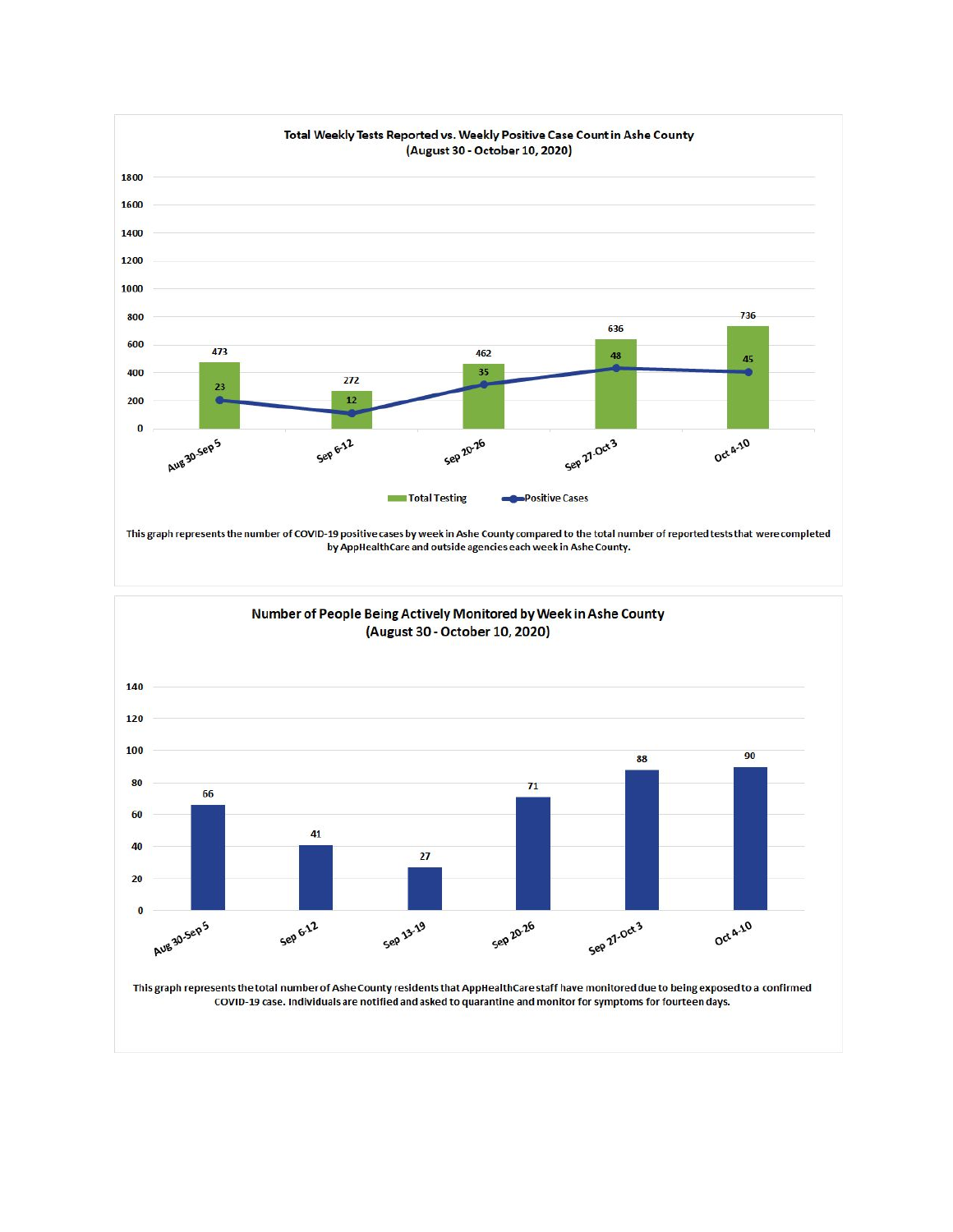Additional data can be found on [AppHealthCare's](https://www.apphealthcare.com/covid-19-information/covid-19-data-dashboard/) data dashboard. This data is updated each day by 8pm.

## **Additional Data and Information from NC Department of Health & Human Services**

- **Zip Code Data** NC DHHS publishes data for confirmed cases by zip code for the state. The map and data can be found [here](https://covid19.ncdhhs.gov/dashboard).
- **Outbreak Data & Information** This data is broken down by type of congregate setting like a nursing home, residential care facility, correctional facility, or a congregate working setting. The map by county and report can be found [here](https://covid19.ncdhhs.gov/dashboard/congregate-living-settings).
- **Hospitalizations** More detailed data around hospitalizations, ventilators and bed capacity is now available by regions and can be found [here](https://covid19.ncdhhs.gov/dashboard/hospitalizations). Our district counties are in the Triad Healthcare Preparedness Coalition.

## **Key Messages**

**● Show Your Love!** This multi-county communication campaign focuses on showing your love to yourself, others around you and the community. Posters and social media graphics for the 3Ws are now available on our website in both English and Spanish. Download them [here.](https://www.apphealthcare.com/show-your-love-campaign/)



- **●** Practice the 3Ws if you have to leave your house **Wear** a cloth face covering, **Wash** your hands frequently or use hand sanitizer and **Wait** 6 feet from others.
- Regularly clean and disinfect high-touch surfaces like doorknobs, handles, light switches, countertops, etc.
- If you are sick, please stay home except to receive medical care.
- If you are at higher risk for severe illness due to COVID-19, we encourage you to stay at home to the greatest extent possible to decrease your chance of infection.

# **Testing**

If you meet any of the criteria listed below, we encourage you to be tested for COVID-19. You can call your healthcare provider or AppHealthCare. You should be tested if:

- You believe you have symptoms of COVID-19,
- You have no symptoms and you are at higher risk for severe illness (you are 65 or older, you have an underlying health condition or chronic condition), or have been in close contact with someone who is known to have a positive result,
- You are someone working in a frontline role or essential business where social distancing is hard to maintain,